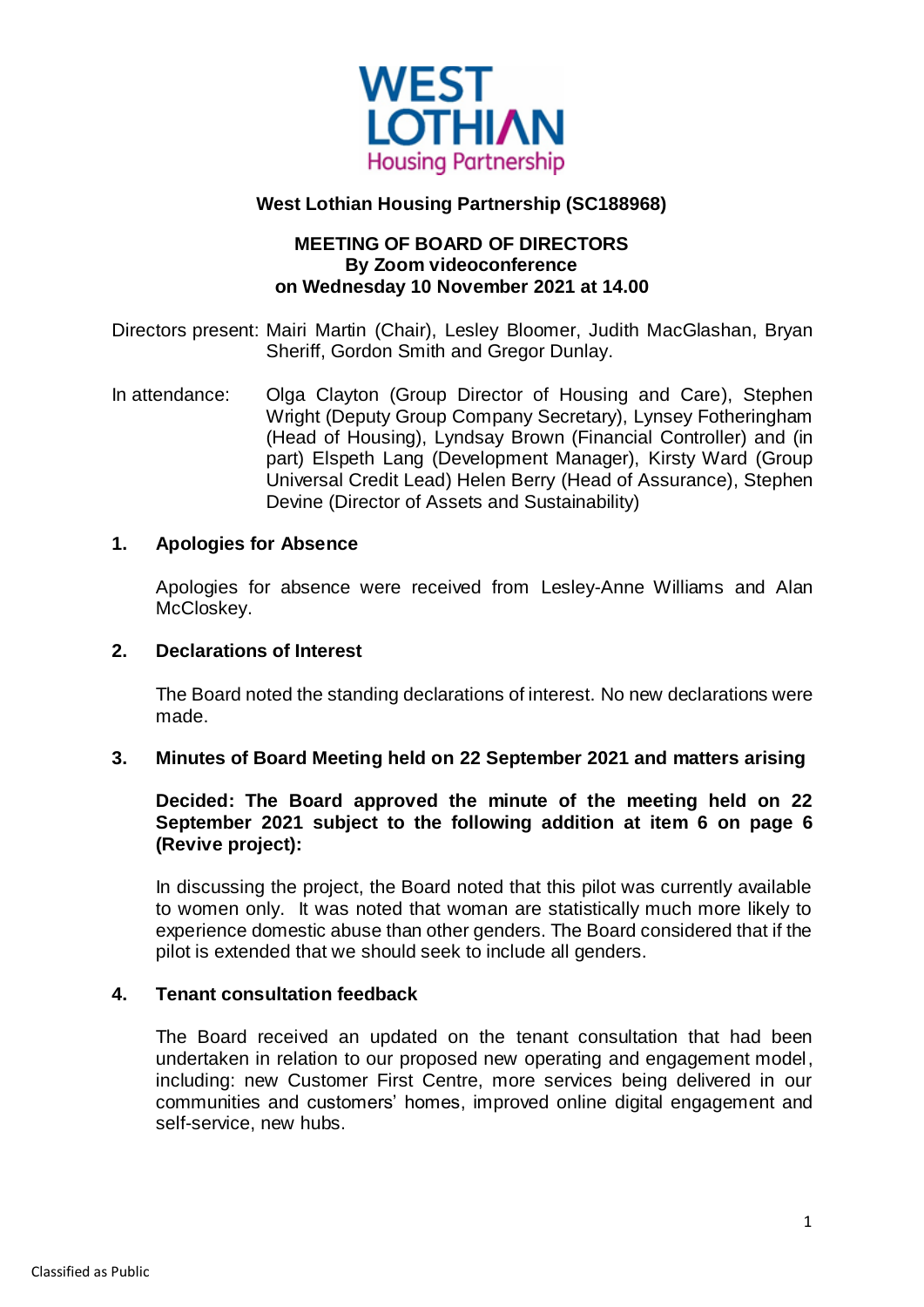The Board considered the consultation response and welcomed the tenant support for the proposals, noting that:

- 98% of respondents supported plans to introduce a new way of working and delivering services; and
- 97% of respondents believed the planned new way of engagement would make it more open and accessible for tenants to get involved and have their say

The Board also discussed the response rate of approximately 15% and asked that we try to maintain or exceed this in the future.

## **Decided: The Board**

- **1) noted the outcome of the consultation on our new operating and engagement models;**
- **2) in light of the views expressed by tenants, agreed that we should proceed with implementation of the proposals including:**
	- **Implementing the new Customer First Centre from 1 December 2021;**
	- **Commencing the recruitment of 50 tenants to be involved in our engagement activity; and**
	- **Incorporating £179k into the business plan for customer priorities.**

## **5. New build mid-year review**

The Board received a report on our new build programme performance for the year to date including:

- 188 unit completions projected for the current financial year (146 at Almondvale and 42 at Jarvey Street);
- 222 units on site and under construction (20 at Winchburgh 'O' and 14 at Blackness Road, in addition to those at Almondvale and Jarvey Street)
- One project due on site (81 units at Winchburgh BB)
- One project in our 5-year development plan which was scheduled to be considered by the Group Development Committee at its meeting on 18 November (63 units at Raw Holdings, East Calder of which 38 would be for social rent and 25 units for mid-market rent which would be built under contract for Lowther Homes)

The Board received an update on the impact of Brexit and Covid on material supply and delivery and the effect on construction costs across the construction sector which we continued to monitor. The Board was informed about the contractual protections in place to mitigate risk of cost increases.

The Board discussed the Jarvey Street litigation and requested that information be provided on: legal fees incurred to date, process for approving any settlement and court timetable following the hearing scheduled for 24 November 2021. The Board also discussed the importance of managing our reputation throughout the case including being prepared to respond to any adverse media coverage.

# **Decided: The Board noted the report.**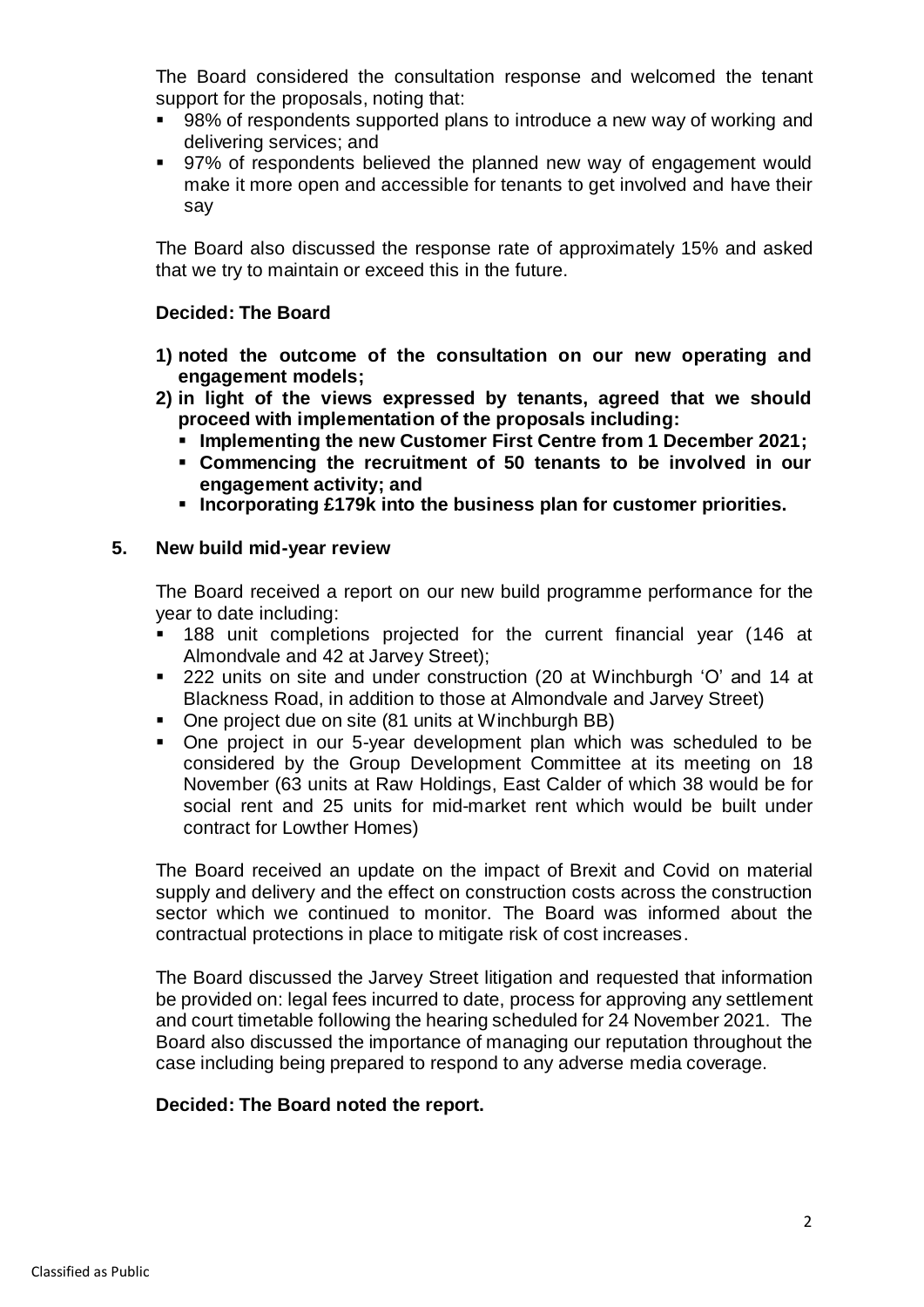## **6. a) 2022 rent setting**

The Board received a report on the proposed rent setting for 2022/23 including:-

- Range of 2022/23 rent and general service charge increases for consultation
- How we intend to consult with tenants
- Mid-year update on financial projections and key indicators

The Board discussed the report, financial pressures facing our tenants and affordability assessments that had been modelled using the proposed rent options. The Board also discussed the fluctuation in inflation and increase in construction material prices that affected our repairs and maintenance costs. The Board discussed the range of options and customer consultation that would be undertaken on the additional projects that could be carried out should customers support either of the two higher options.

Having scrutinised the proposed range of options the Board was satisfied about the balance struck between affordability for tenants, taking into account inflation and costs rises.

## **Decided: The Board**

- **1) agreed the proposed range of rent and service charge increase options for consultation with tenants excluding ex Barony stock as follows: 1.9%, 2.4% and 2.9%**
- **2) agreed that ex-Barony stock is consulted on a 2% rent and service charge increase in line with ballot commitments: and**
- **3) approved the approach to rent consultation set out in this report and noted that the results of consultation will be presented to the Board in February 2022 to enable final rent decisions to be made.**

# **b) Benefit uptake campaign (presentation)**

The Board received a presentation providing information about the range of benefits that some of our tenants are entitled to and how we can assist them to access these. The Board was also provided with an overview of tools and partnerships we have in place to raise awareness of the types of these benefits. In addition, the Board was updated on the Wheatley Works employability programme and examples of customers who have benefited from this.

## **Decided: The Board noted the presentation.**

## **7. Repairs update and revised policy**

The Board received a report on our repairs service and plans for its development, including our new repairs and maintenance policy framework. The Board was provided with a summary of the current demand for repairs, which has increased significantly since the Covid lockdown had ended and which had remained high.

The Board considered the report and noted that many of our customers considered repairs to be the most important service we provide. The Board also considered the proposal to support customers to carry out certain DIY jobs themselves, if they wish to do so. It was explained that this responded to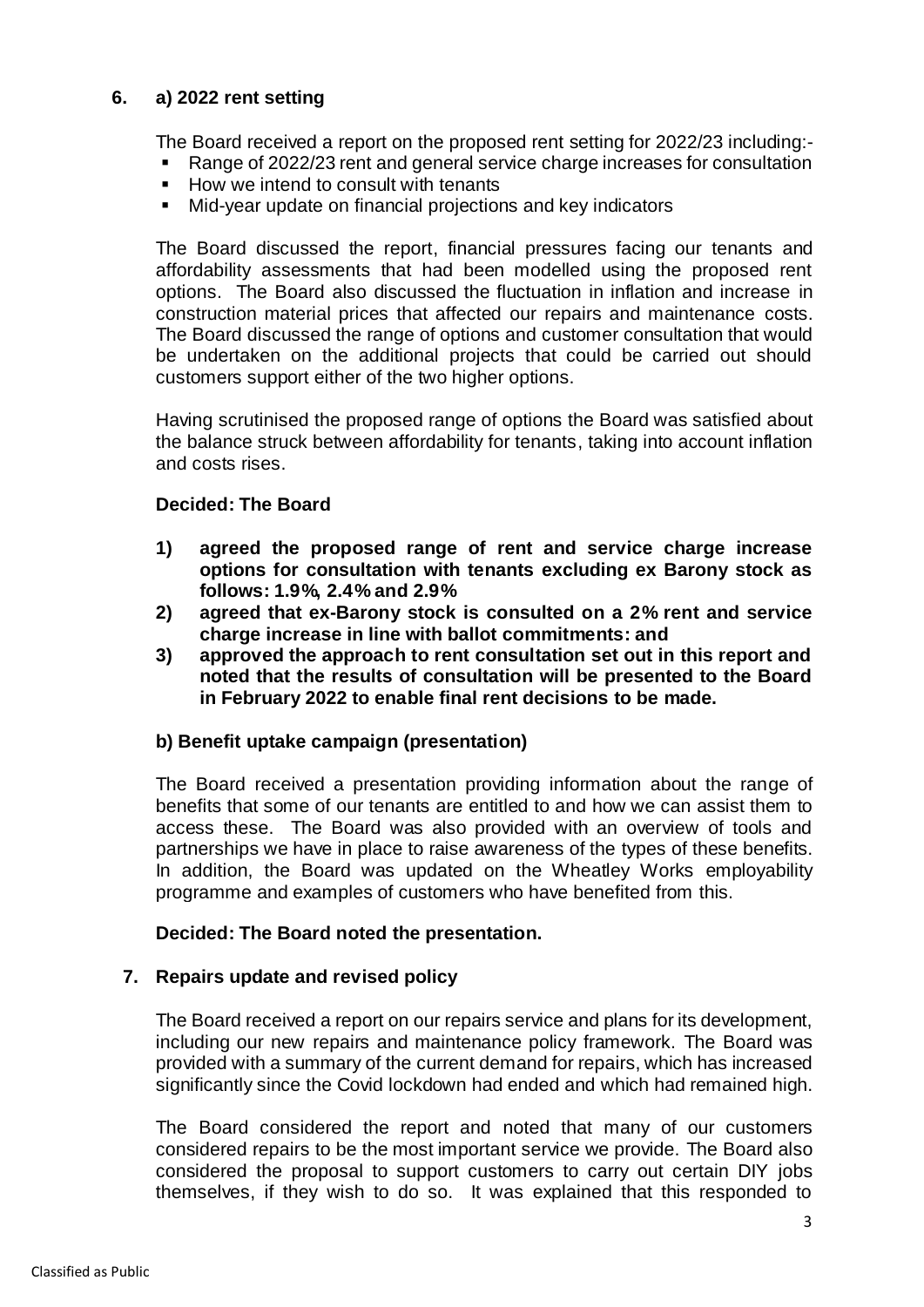feedback from some customer groups that they would prefer to take more control of their home and its maintenance.

The Board noted the proposal to align the repairs service even more closely with the Customer First Centre and to increase the use of digital technology, such as booking and changing repairs online as well as tracking progress and providing real-time feedback.

### **Decided: The Board**

- **1) noted the update; and**
- **2) approved the WLHP Repairs & Maintenance Policy Framework at Appendix 1.**

### **8. Independent review of pandemic response**

The Board received and welcomed a report from Campbell Tickell on Wheatley Group's response to the pandemic.

## **Decided: The Board noted the report.**

### **9. 2021 Group Annual Assurance Statement**

The Board received a report on the Group's Annual Assurance Statement with had been approved for submission to the Scottish Housing Regulator and was provided with assurance that we were materially compliant with:

- All relevant regulatory requirements set out in Chapter 3 of the SHR's Regulatory Framework
- **All relevant standard in the Scottish Social Housing Charter**
- **Taking into account the guidance and restrictions relating to Covid 19** pandemic over the course of the reporting period, all relevant legislative duties

The Board was also provided with an update on the plans to implement an effective approach to the collection of equalities information.

#### **Decided: The Board noted the 2021 Group Annual Assurance Statement.**

#### **10. Performance report quarter 2 2021/22**

The Board received a performance update to the end of quarter 2, 2021/22. The Board noted the stable progress against many of our performance targets and strategic measures. The Board also noted the particularly strong performance in relation to rent and arrears which had helped mitigate the financial impact of the pandemic.

#### **Decided: The Board noted the report.**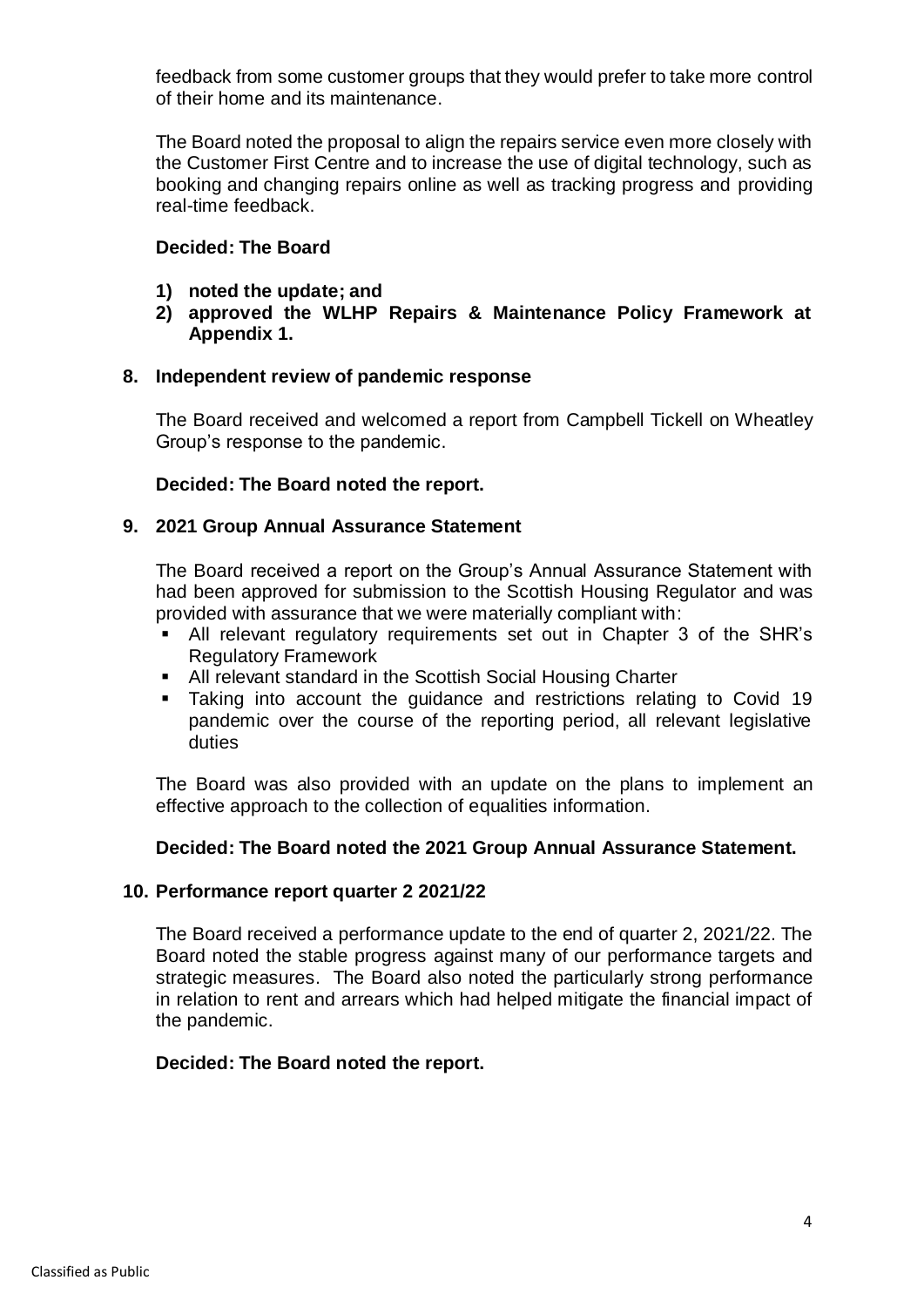### **11. Finance report**

The Board scrutinised the financial information for the period to 30 September 2021, including the latest 2021/22 forecast.

## **Decided: The Board noted the management accounts for the year period to 30 September 2021 at Appendix 1.**

### **12. Corporate risk register**

The Board received and reviewed a revised corporate risk register.

### **Decided: The Board reviewed and approved the revised Corporate Risk Register.**

### **13. Assurance update**

The Board received an update on the assurance work carried out during quarter 1 and quarter 2. The Board noted the report and confirmation that there were no significant issues arising from the reviews carried out during the period that required to be highlighted to the Board.

### **Decided: The Board noted the report.**

### **14. AOCB**

A Board member asked that we include a summary of the immediate business priorities on a rolling 6-monthly basis.

**I certify that the above minute has been approved as a true and accurate reflection of the proceedings.**

**Signed \_\_\_\_\_\_\_\_\_\_\_\_\_\_\_\_\_\_\_\_\_\_\_\_\_\_ (Chair)**